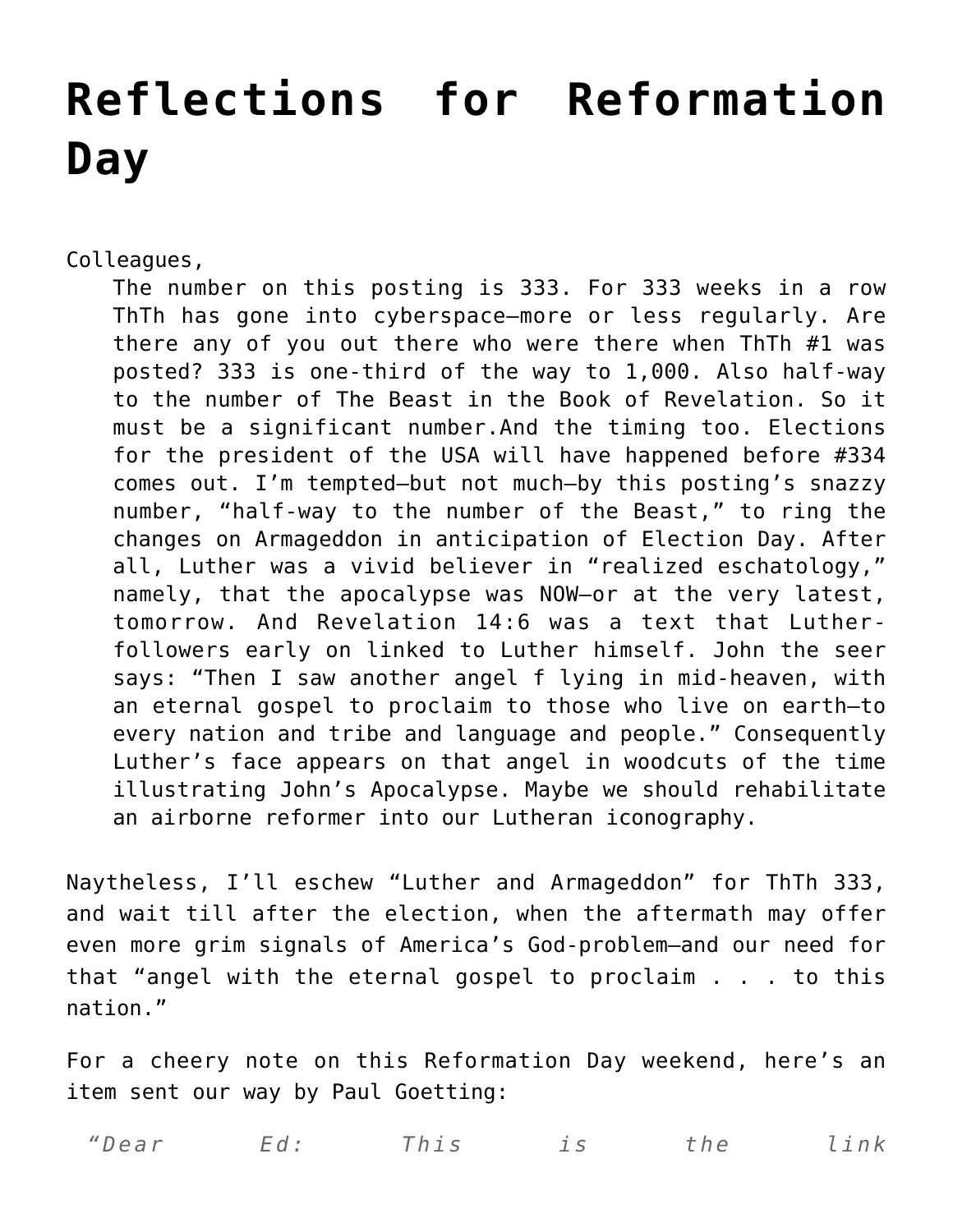*(http://www.pbs.org/empires/martinluther/) to the Martin Luther 2 Part Documentary which is appearing again on our PBS station next month. They have some classroom resources which may be beneficial for Adult Forum, Sunday School or Confirmation. You can purchase the DVD on this too from PBS directly."*

Instead of my prose for Reformation remembering, ThTh 333 offers a few more responses from Reformation-minded folks. The first one is in response to the "faith-as-surrender" exchange of a month ago. The last three bring closure (I hope) to the conversation about eulogies.

Peace & Joy! Ed Schroeder

> I. The Surrender Discussion– (Wherein one respondent brought in John Donne's poem "Batter my heart" as a surrender text.)FROM JERRY BURCE Pastor, Messiah Lutheran Church in Fairview Park, Ohio

I have liked the [John Donne] poem ever since I ran across it in my mid-20's, when it gave splendid verbal form to the roilings of my own innards. I was moved then to memorize it. I still catch myself rehearsing it from time to time. Here's the text–

*BATTER my heart, three person'd God; for, you As yet but knocke, breathe, shine, and seeke to mend, That I may rise, and stand, o'erthrow mee,'and bend Your force, to breake, blowe, burn and make me new I, like an usurpt towne, to'another due,*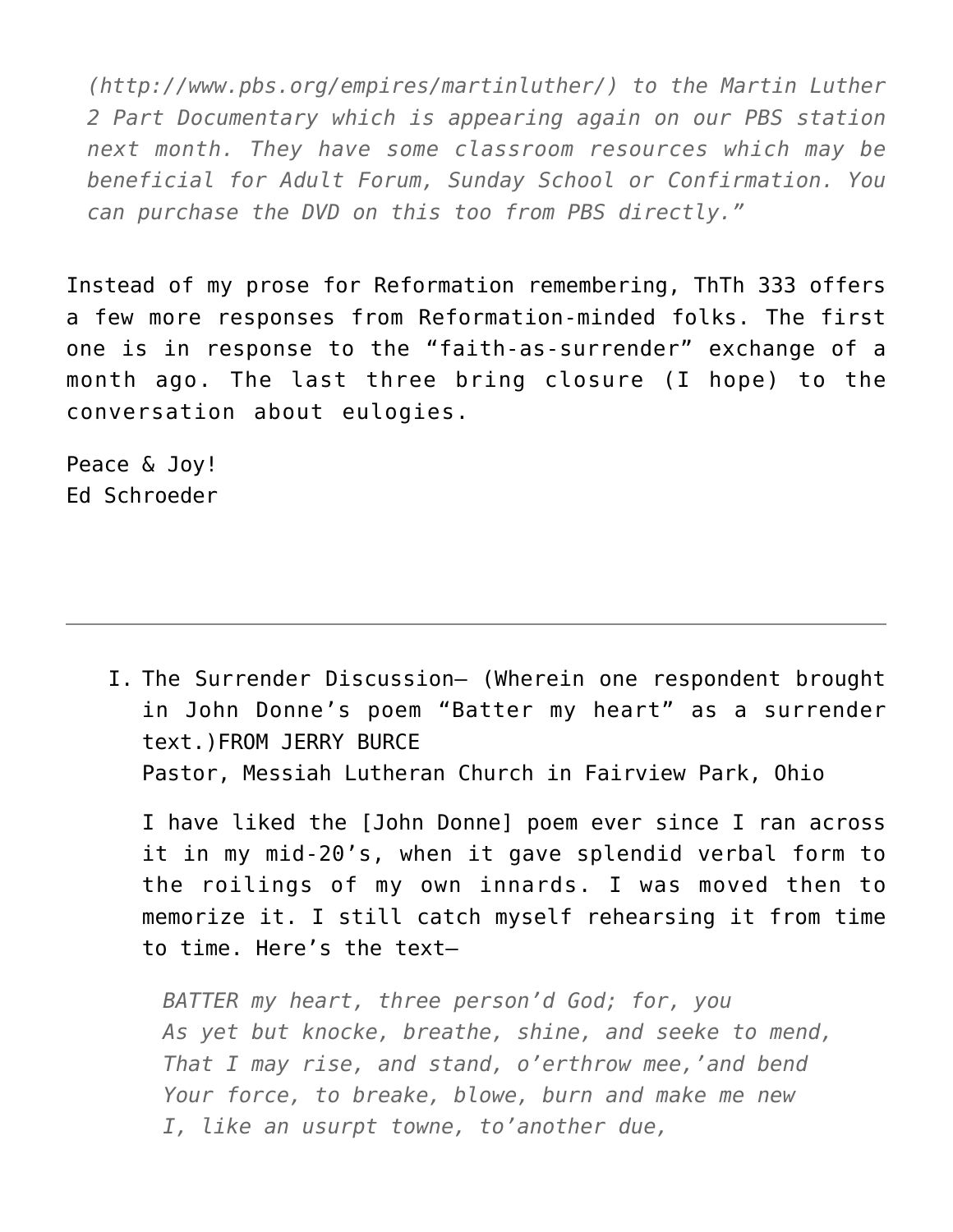*Labour to'admit you, but Oh, to no end, Reason your viceroy in mee, mee should defend, But is captiv'd, and proves weake or untrue. Yet dearely'I love you,'and would be loved faine, But am bethroth'd unto your enemie: Divorce mee,'untie or breake that knot againe, Take mee to you, imprison mee, for I Except you'enthrall mee, never shall be free, Nor ever chast, except you ravish mee.*

## Comment:

- a. It's patently not about surrender. To the contrary. It's about the impossibility of surrender. This is the cry of the person who thinks he ought to fling wide the gates of the "usurpt towne" to its rightful owner–and realizes to his dismay that he can't do it (lines 5-6). Freedom, chasteness, righteousness–he can ache for these till the cows come home but all are beyond his own grasp and forever will be unless God should do something drastic to effect it (lines 11-14). The spirit is indeed willing. The flesh is worse than weak.
- b. Echoes, then, of Romans 7. I wouldn't be at all surprised to find this lurking in the background. Were I a scholar I'd dig around for the sermons Donne may have preached on that chapter and look for connections.
- c. Echoes too, perhaps, of Luther–or at least of the way this Lutheran (JB) was hearing a piece of Luther at a certain point in his life: "I cannot by my own reason or strength believe in Jesus Christ my Lord or come to him." Was JB hearing Luther rightly at the time? Probably not. The hankering, after all,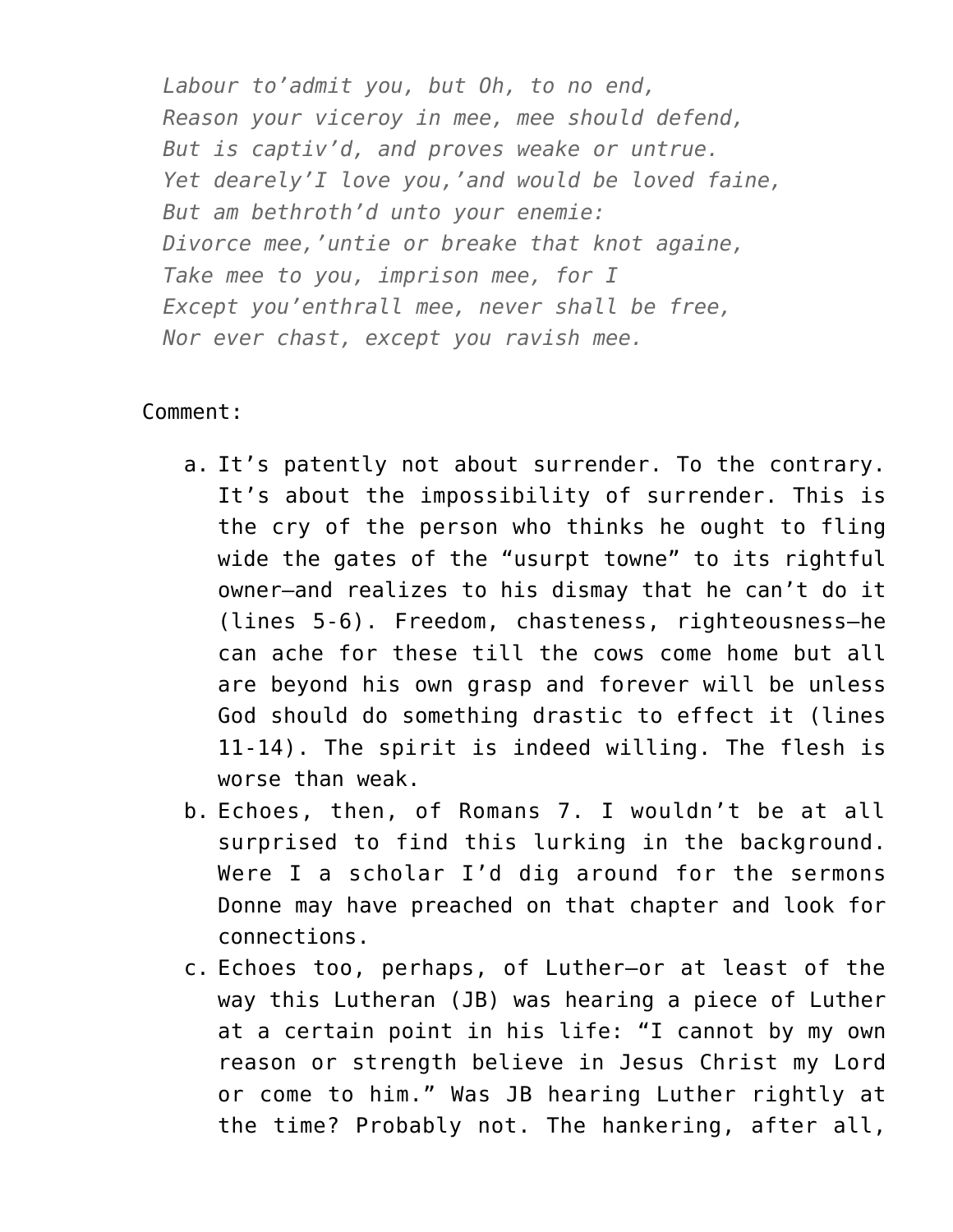was not for the righteousness extra nos that comes of "true faith," but for the intrinsic righteousness of the age to come when all is made new.

- d. Of course, Paul hankers for that too. See the inward groaning of Rom. 8:23. Might that have been the passage Donne was thinking about? Yes or no, the sonnet serves regardless as an exquisite devotion on it. "Get on the stick, Three-person'd One. Finish the job!"
- e. I especially like the way Donne pushes the imagery that today's Pelagians keep trying to cover up and bypass. It isn't about my choosing, my surrendering, my getting with the program. It isn't, because it can't be. I don't have it in me. What I need–we're talking necessitation–is not the wooing God but the raping God (line 14, i.e., line 4 pushed to the extreme). A shocking, loathsome image? Absolutely. Yet no more shocking than the reality of the crucifying God who is also the God crucified, or the God who kills (as in my dying) in order to make alive.
- f. I might even go so far as to think of Donne as a friend of Crossings. Is he doing Level 3 diagnosis? If not, he's certainly toying with it. And as Elert taught you to teach us, that's something you just don't do unless there's an inkling of the promise lurking somewhere under the surface.With hope in Christ, Jerry
- II. The Conversation about Eulogies.FROM MATTHEW BOLZ-WEBER Pastor, Bethlehem Lutheran Church in Longmont, Colorado.

For the reason illustrated here, any eulogies offered at funerals I preside at happen before the sermon. Thus, the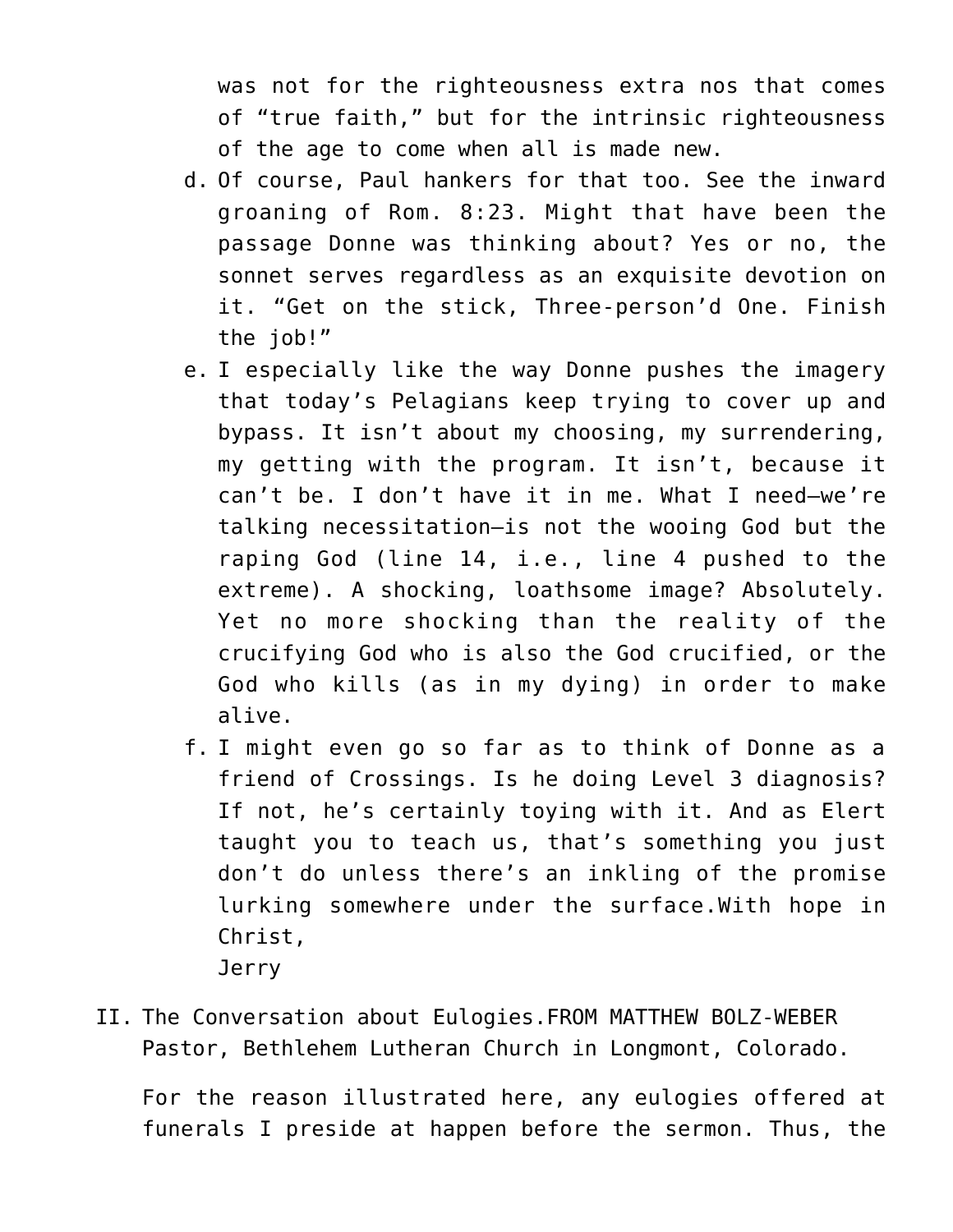last word folks hear is Gospel – or to put it more bluntly, but accurately considering some of the eulogies I've heard, then I get to speak to the bad theology espoused during the eulogies, hopefully directing folks to God's grace instead of how great the person was. I find these eulogies, even Kathy's, have a place in funeral and memorial services. However, as Bill indicates, the Gospel needs to have final say.

Shalom, Matthew

FROM GEORGE WELLER Inventor, Musician, IT-whiz in Michigan

There is another side to the eulogy discussion. What music shall we choose? Let me offer a few cases, not as a theologian, but as a practitioner, though Ed knows me as a theology student of old . . .

- 1. A couple in my brother's church and choir had a young son who committed suicide. They asked my brother to sing something (quick, someone, tell me the musical analogue of "eulogy") at the funeral. Trying to select the right thing, they ransacked his repertoire without success. Finally they hit upon a piece I had written for my son's baptism (upon words by Deaconess Susan Wendorf) which resonated with the parents. Song of the Holy One… "Someday you will understand that I am the One looking after you." Someone called for permission to use the song. Do you get calls like this? Doesn't happen often, but I keep the Kleenex handy, just in case.
- 2. A very senior gentleman from a former parish called. It took me a bit to figure out who he was. His wife,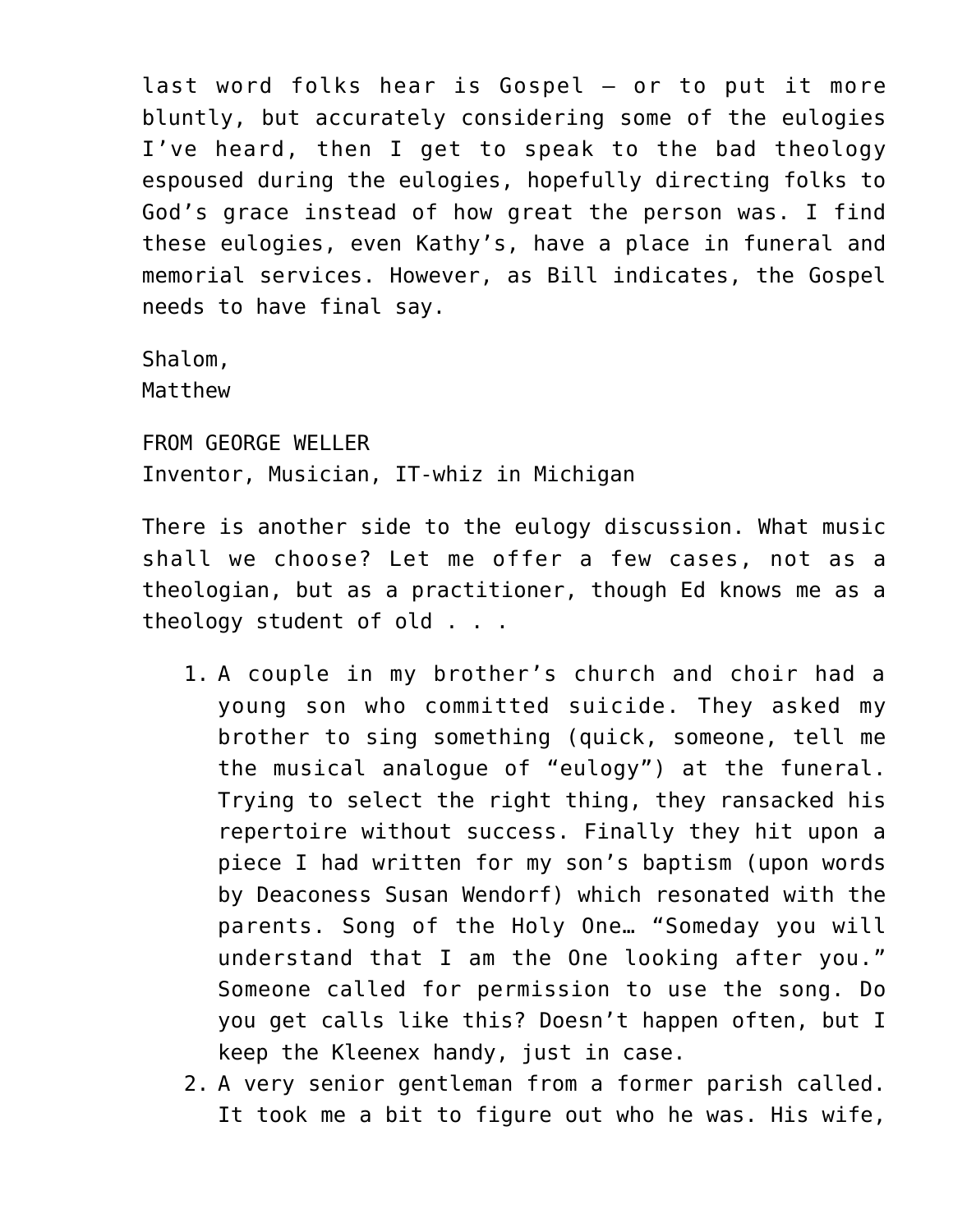a dear, somewhat eccentric lady had died, an d he had prevailed upon a mutual friend and former bandmate to sing another song I had written for the same baptism. "I have called you by name, you are mine..", and he wanted to thank me for writing such a good song. And he was planning his own funeral, and would it be alright if he used it for that service too? I keep the Kleenex handy.Both of these songs consist of a collection of promises and committments taken out of scripture, out of context, with reckless disregard for theological accuracy, but with thoughtful regard for encouragement of the saints.

What has astounded me is not only the reaction of the hearers (and singers!) but of my own reaction upon knowing that some comfort was found…

3. A colleague lost a second sister to cancer. At a loss for something to say (aren't we always?) I quoted (I think) Pilgrim's Progress: "…all the trumpets sounded for her on the other side…" And the report came back that those words were on the family's lips the whole time of the funeral. I had no idea.I am convinced that, just as we distinguish law and gospel, so we must distinguish between faith (which is about trust) and theology (which is about ideas). The bereaved need to hear about trust in large doses, and theology, as may be required. Trust comes from the heart, most often without words.

FROM BILL MOORHEAD (who initiated the discussion a fortnight ago)

Pastor, Pacific Hills Lutheran Church in Omaha, Nebraska

Ed, Herewith some response to responses.